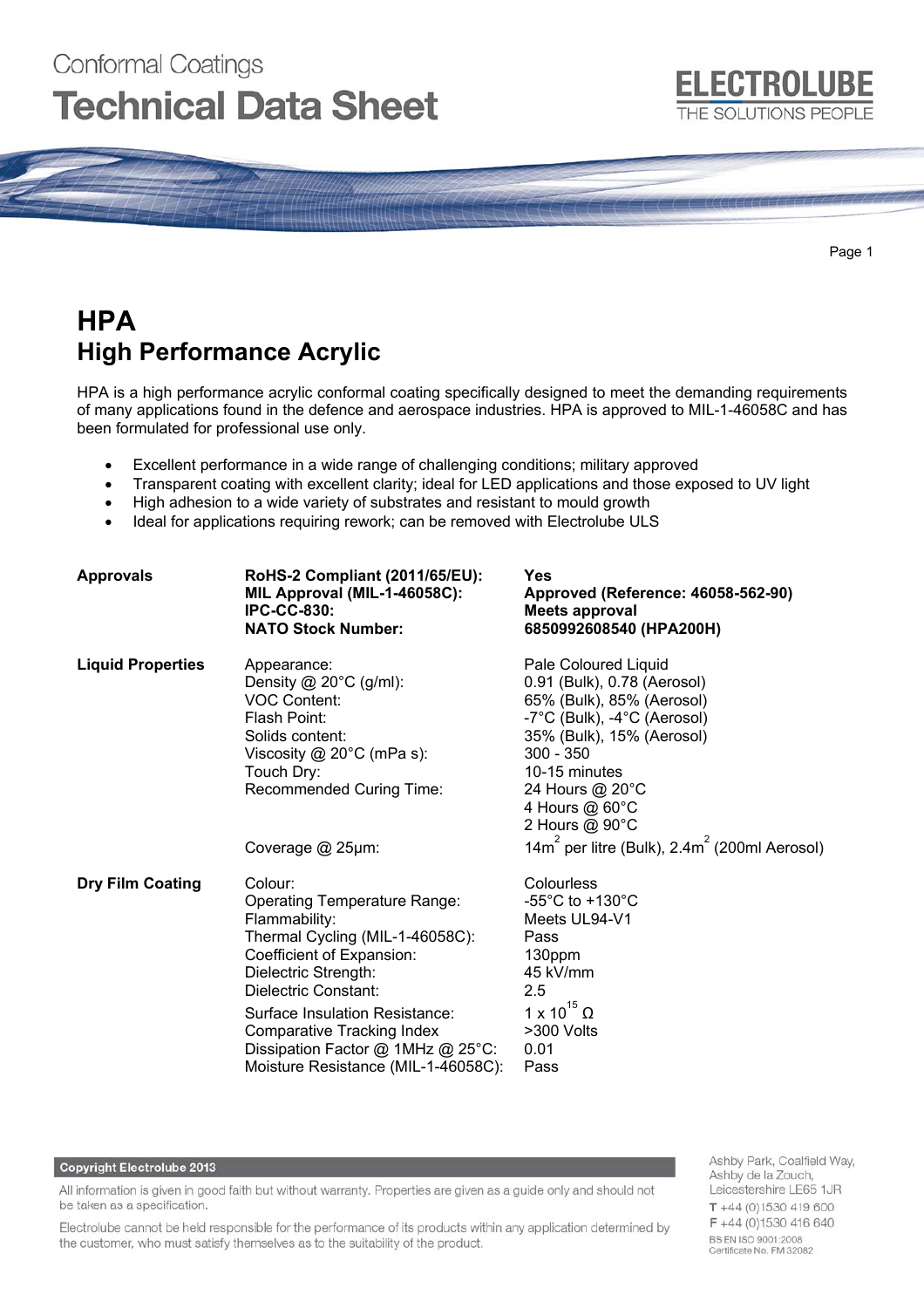

#### Page 2

| <b>Description</b>           | Packaging     | <b>Order Code</b> | <b>Shelf Life</b> |
|------------------------------|---------------|-------------------|-------------------|
| <b>HPA Conformal Coating</b> | 200ml Aerosol | HPA200H           | 36 Months         |
|                              | 1 Litre Bulk  | HPA01L            | 48 Months         |
|                              | 5 Litre Bulk  | HPA05L            | 48 Months         |
| Universal Acrylic Thinners   | 5 Litre       | UAT05L            | 72 Months         |
| <b>Removal Solvent</b>       | 200ml Aerosol | <b>ULS200D</b>    | 36 Months         |
|                              | 400ml Aerosol | ULS400D           | 36 Months         |
|                              | 1 Litre Bulk  | ULS01L            | 72 Months         |
|                              | 5 Litre Bulk  | ULS05L            | 72 Months         |
|                              | 25 Litre Bulk | ULS25L            | 72 Months         |

## **Directions for Use**

HPA can be sprayed, dipped or brushed. The thickness of the coating depends on the method of application (typically 25-75 microns). Temperatures of less than 16°C or relative humidity in excess of 75% are unsuitable for the application of HPA. As is the case for all solvent based conformal coatings, adequate extraction should be used (refer to MSDS for further information).

Substrates should be thoroughly cleaned before coating. This is required to ensure that satisfactory adhesion to the substrate is achieved. Also, all flux residues must be removed as they may become corrosive if left on the PCB. Electrolube manufacture a range of cleaning products using both hydrocarbon solvent and aqueous technology. Electrolube cleaning products produce results within Military specification.

## **Spraying – Bulk**

HPA needs to be diluted with the appropriate thinners (UAT) before spraying. The optimum viscosity to give coating quality and thickness depends on the spray equipment and conditions, but normally a dilution ratio of 2:1 (HPA:UAT) is required. Suitable spray viscosity is typically 50-80mPa s. If bulk coating material has been agitated, allow to stand until air bubbles have dispersed.

HPA is suitable both for use in manual spray guns and selective coating equipment.

The selected nozzle should enable a suitable even spray to be applied in addition to suiting the prevailing viscosity. The normal spray gun pressure required is 274 to 413 kPa (40 – 60 lbs/sq.inch). After spraying, the boards should be placed in an air-circulating drying cabinet and left to dry.

**Copyright Electrolube 2013** 

All information is given in good faith but without warranty. Properties are given as a guide only and should not be taken as a specification.

Electrolube cannot be held responsible for the performance of its products within any application determined by the customer, who must satisfy themselves as to the suitability of the product.

Ashby Park, Coalfield Way, Ashby de la Zouch. Leicestershire LE65 1JR  $T + 44(0)1530419600$  $F + 44(0)1530416640$ BS EN ISO 9001:2008 Certificate No. FM 32082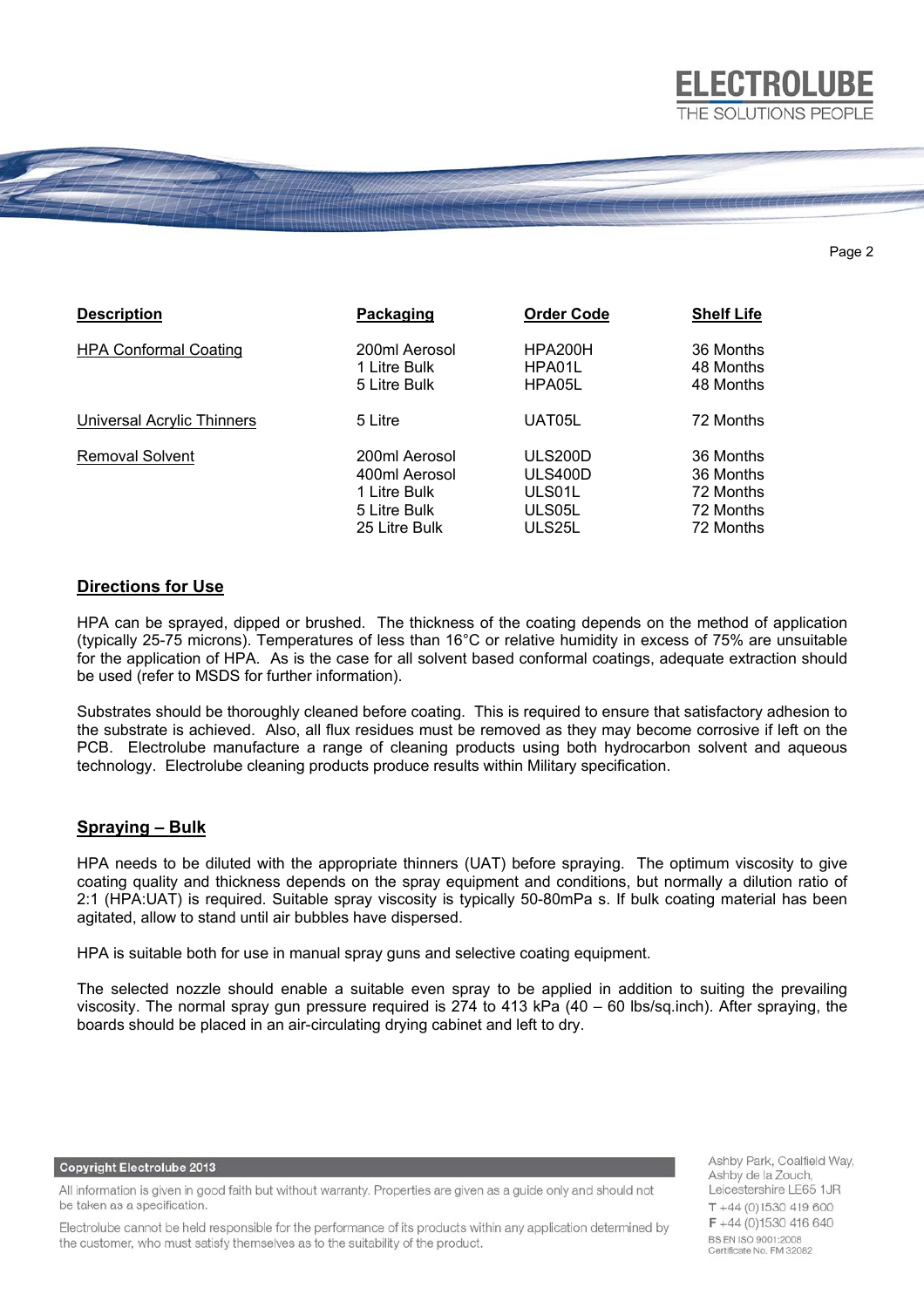

#### Page 3



# **Spraying - Aerosol**

When applying HPA in aerosol form care must be taken to ensure the can is not shaken before use. Shaking the can will introduce excessive air bubbles and will give a poor coating finish.

The can should be held at 45°, and 200mm from the substrate to be coated. The valve should then be depressed when the can is pointing slightly off target and moved at about 100mm/s across the target. To ensure the best coating results are achieved try to use a smooth sweeping motion with small overlap for successive rows.

#### Copyright Electrolube 2013

All information is given in good faith but without warranty. Properties are given as a guide only and should not be taken as a specification.

Electrolube cannot be held responsible for the performance of its products within any application determined by the customer, who must satisfy themselves as to the suitability of the product.

Ashby Park, Coalfield Way, Ashby de la Zouch, Leicestershire LE65 1JR  $T + 44(0)1530419600$ F +44 (0)1530 416 640 BS EN ISO 9001:2008 Certificate No. FM 32082